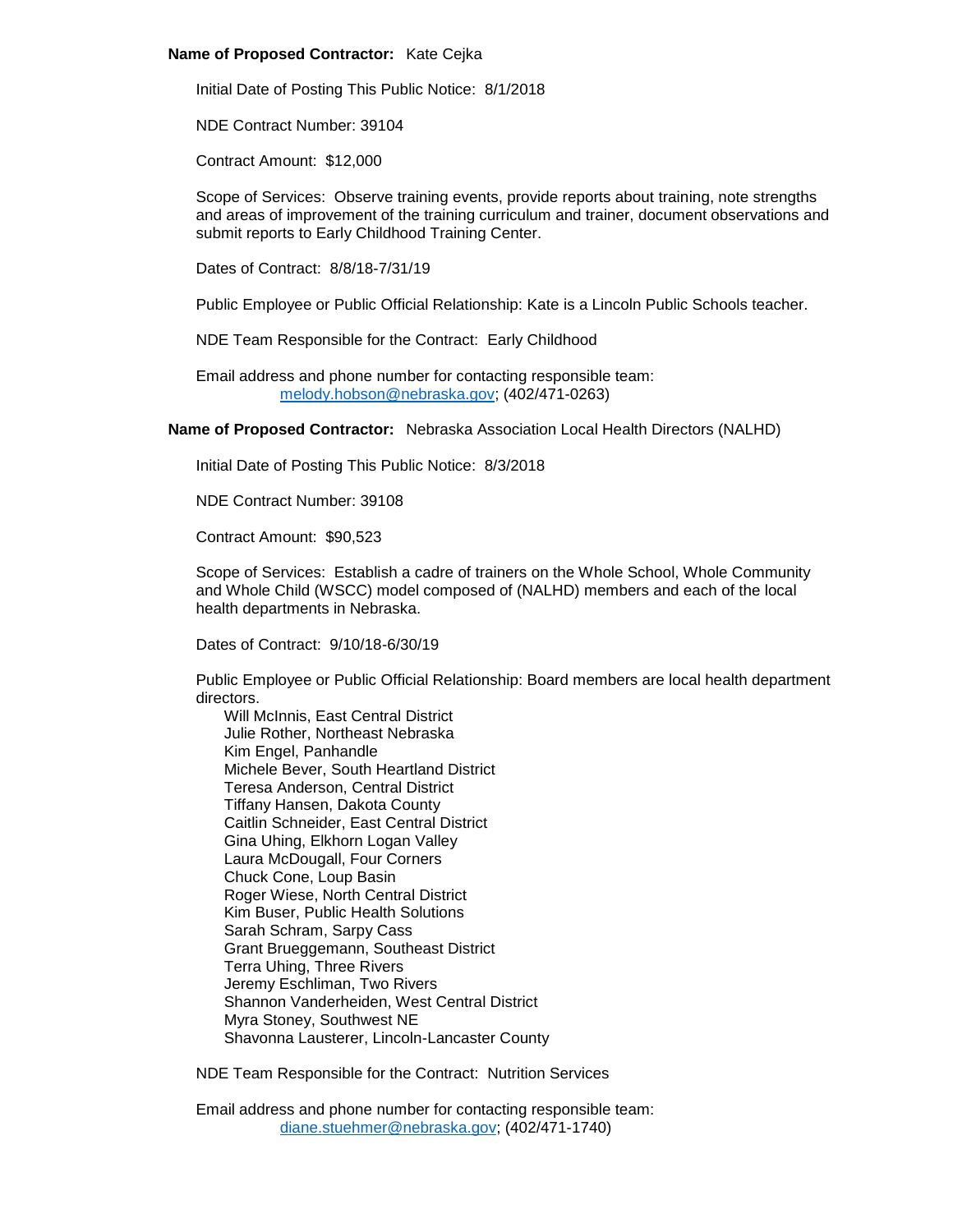#### **Name of Proposed Contractor:** Nebraska Council of School Administrators

Initial Date of Posting This Public Notice: 8/3/2018

NDE Contract Number: 391110

Contract Amount: \$20,900

Scope of Services: Assist NDE with Data Conference.

Dates of Contract: 9/4/18-7/31/19

Public Employee or Public Official Relationship: Board members are employed by school districts as listed below.

> Mike Sieh, Superintendent, Stanton Community Schools Jeff Schneider, Business Manager, Hastings Public Schools John Brazell, Business Manager, Beatrice Public Schools Jim Widdlfield, Principal, Gothenburg Public Schools Missy Dobish, Special Ed Supervisor, Kearney Public Schools Steve Adkisson, Principal, Fillmore Central Middle School Dr. John Skretta, Superintendent, Norris School District Brad Dahl, Executive Director, Fremont Public Schools Jason Calahan, Elementary Principal, Hershey Public Schools Jason Harris, Executive Director of Student Services/Special Education Columbus Public Schools Brandon Mowinkel, Secondary Principal, Milford High School Greg Sjuts, Superintendent, Humphrey Public Schools Jason Buckingham, Executive Director of Fiscal Affairs, Ralston Public Schools Casey Slama, Elementary Principal, Gordon-Rushville Schools Terry Houlton, Director of Special Education, Millard Public Schools Sheri Chittenden, Paxton Consolidated Schools Mark Adler, Ralston Public Schools Erin Heineman, Lexington Public Schools Tammy Schaefer, Cross County Community Schools Laura Barrett, ESU #13 Sheri Chittenden, Paxton Consolidated Schools Ross Ricenbaw, Waverly Middle School

NDE Team Responsible for the Contract: Data Research & Evaluation

Email address and phone number for contacting responsible team: [matt.hastings@nebraska.gov;](mailto:matt.hastings@nebraska.gov) (402/471-4483)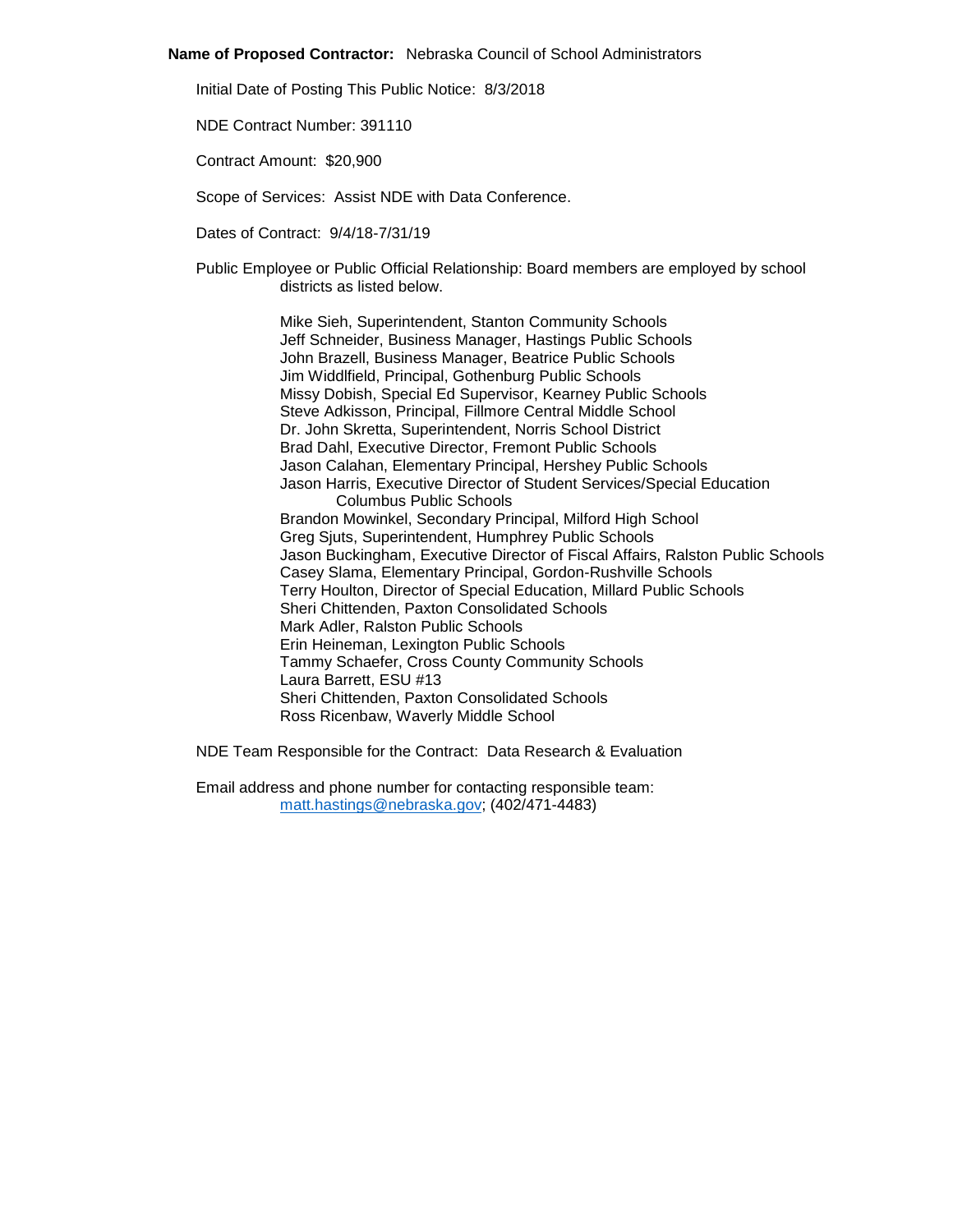### **Name of Proposed Contractor:** Dimensions Educational Research Foundation

Initial Date of Posting This Public Notice: 8/15/2018

NDE Contract Number: 39103

Contract Amount: \$8,190

Scope of Services: Provide subscription of Exchange Magazine to designated Step Up to Quality programs and coaches.

Dates of Contract: 10/1/18-9/30/19

Public Employee or Public Official Relationship: Board member, Marjorie Kostelnick is a Senior Associate to the President of the University of Nebraska.

NDE Team Responsible for the Contract: Early Childhood

Email address and phone number for contacting responsible team: [melody.hobson@nebraska.gov;](mailto:melody.hobson@nebraska.gov) (402/471-0263)

**Name of Proposed Contractor:** Center for Rural Affairs

Initial Date of Posting This Public Notice: 8/16/2018

NDE Contract Number: 39121

Contract Amount: \$25,000

Scope of Services: Complete activities associated with the USDA Farm to School-Nebraska Thursdays grant.

Dates of Contract: 9/5/18-9/30/19

Public Employee or Public Official Relationship: Board members include:

Joe Blankenau, Professor, Wayne State College Krista Dittman, Professor, UNL Santiago Vasquez, ESL Parent Liaison Translator/Interpreter, Columbus Public Schools

NDE Team Responsible for the Contract: Child Nutrition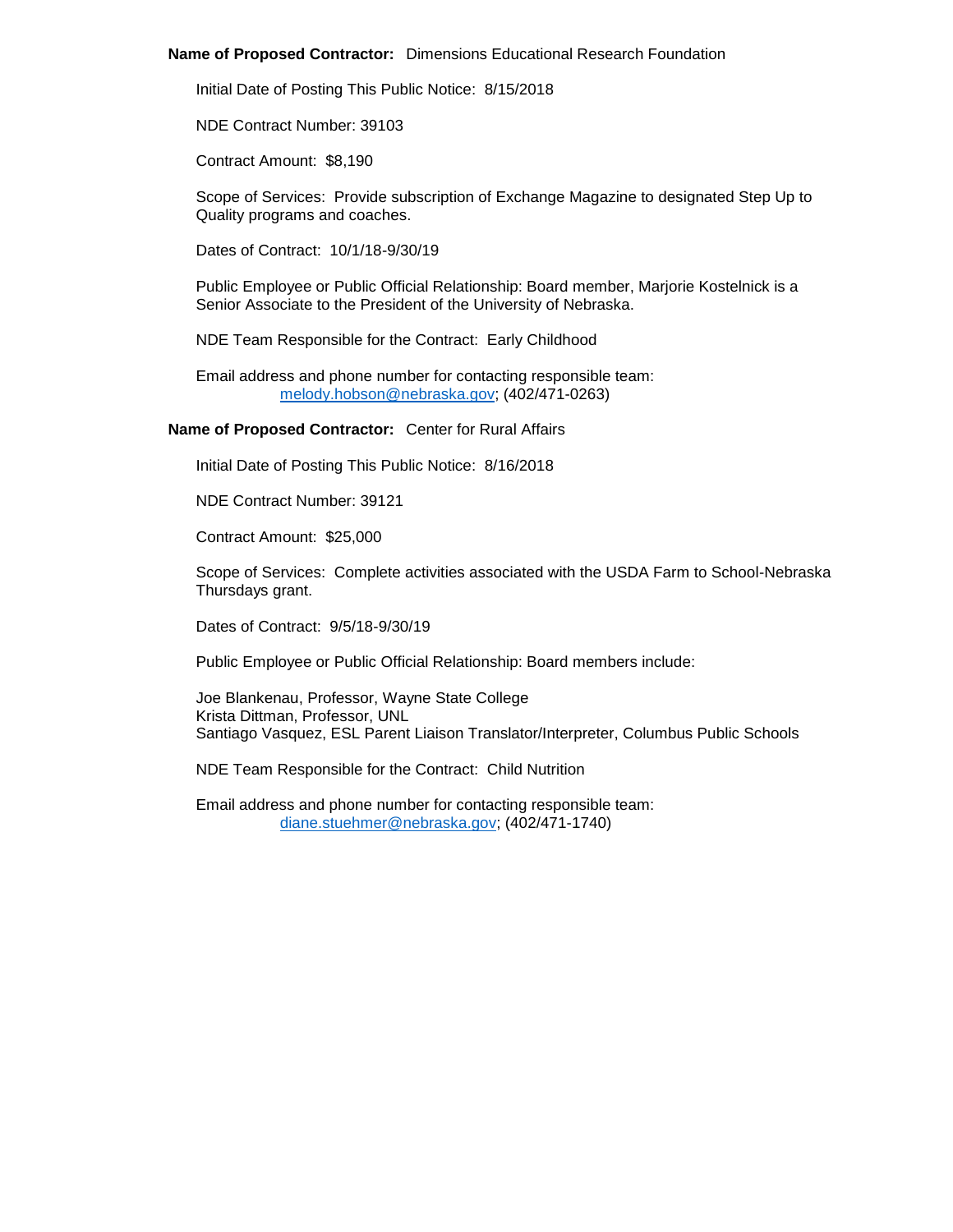## **Name of Proposed Contractor:** Candace Vampola

Initial Date of Posting This Public Notice: 8/28/2018

NDE Contract Number: 39127

Contract Amount: \$45,500

Scope of Services: Serve as Model 2 coach and training teacher throughout Nebraska on the AIR-Good Behavior Game and assisting with the implementation of the program.

Dates of Contract: 7/1/18-6/30/19

Public Employee or Public Official Relationship: Candace is a teacher at Papillion LaVista Schools.

NDE Team Responsible for the Contract: Federal Programs

Email address and phone number for contacting responsible team: [diane.stuehmer@nebraska.gov;](mailto:diane.stuehmer@nebraska.gov) (402/471-1740)

## **Name of Proposed Contractor:** Clyde Richards

Initial Date of Posting This Public Notice: 8/28/2018

NDE Contract Number: 39128

Contract Amount: \$45,500

Scope of Services: Serve as Model 2 coach and training teacher throughout Nebraska on the AIR-Good Behavior Game and assisting with the implementation of the program.

Dates of Contract: 7/1/18-6/30/19

Public Employee or Public Official Relationship: Clyde is an Adjunct Instructor at UNO.

NDE Team Responsible for the Contract: Federal Programs

Email address and phone number for contacting responsible team: [diane.stuehmer@nebraska.gov;](mailto:diane.stuehmer@nebraska.gov) (402/471-1740)

# **Name of Proposed Contractor:** Sara Gentry

Initial Date of Posting This Public Notice: 8/28/2018

NDE Contract Number: 39129

Contract Amount: \$45,500

Scope of Services: Serve as Model 2 coach and training teacher throughout Nebraska on the AIR-Good Behavior Game and assisting with the implementation of the program.

Dates of Contract: 7/1/18-6/30/19

Public Employee or Public Official Relationship: Sara is a Services Coordinator at ESU 16.

NDE Team Responsible for the Contract: Federal Programs